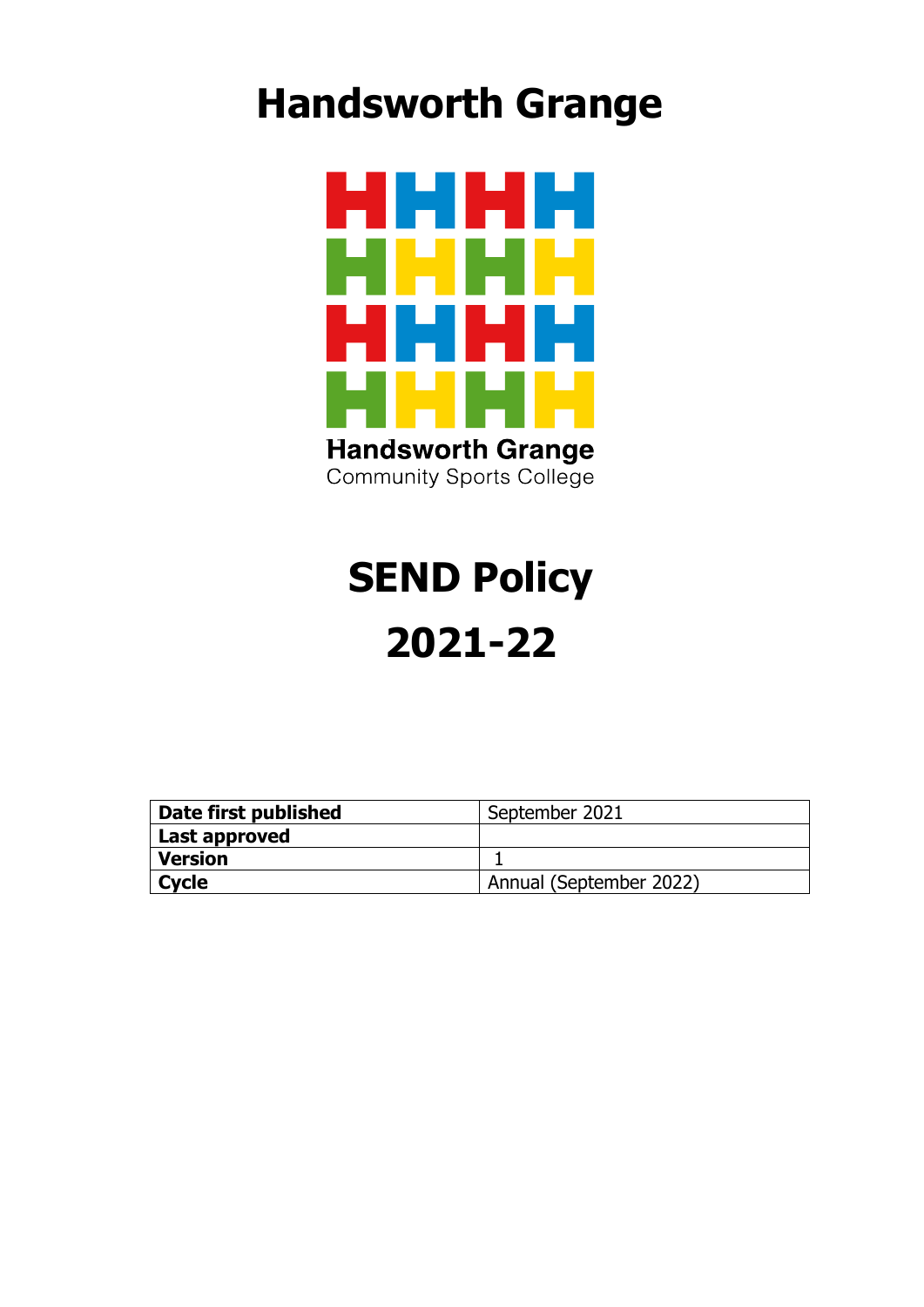## **Contents**

| 1.  |       |                                                                   |  |  |  |
|-----|-------|-------------------------------------------------------------------|--|--|--|
| 2.  |       |                                                                   |  |  |  |
|     | 2.1   |                                                                   |  |  |  |
|     | 2.2   |                                                                   |  |  |  |
| 5.  |       |                                                                   |  |  |  |
| 6.  |       |                                                                   |  |  |  |
| 7.  |       |                                                                   |  |  |  |
|     | 7.1   |                                                                   |  |  |  |
|     | 7.2   |                                                                   |  |  |  |
|     |       |                                                                   |  |  |  |
|     | 7.2.3 |                                                                   |  |  |  |
|     | 7.2.4 | Statutory assessments/Education, Health and Care plans (EHCP)  11 |  |  |  |
| 8.  |       |                                                                   |  |  |  |
| 9.  |       |                                                                   |  |  |  |
| 10. |       |                                                                   |  |  |  |
|     | 10.1  |                                                                   |  |  |  |
|     | 10.2  |                                                                   |  |  |  |
|     | 10.3  |                                                                   |  |  |  |
| 11. |       |                                                                   |  |  |  |
| 12. |       |                                                                   |  |  |  |
| 13. |       |                                                                   |  |  |  |
| 14. |       |                                                                   |  |  |  |
| 15. |       |                                                                   |  |  |  |
| 16. |       |                                                                   |  |  |  |
| 17. |       |                                                                   |  |  |  |
| 18. |       |                                                                   |  |  |  |
| 19. |       |                                                                   |  |  |  |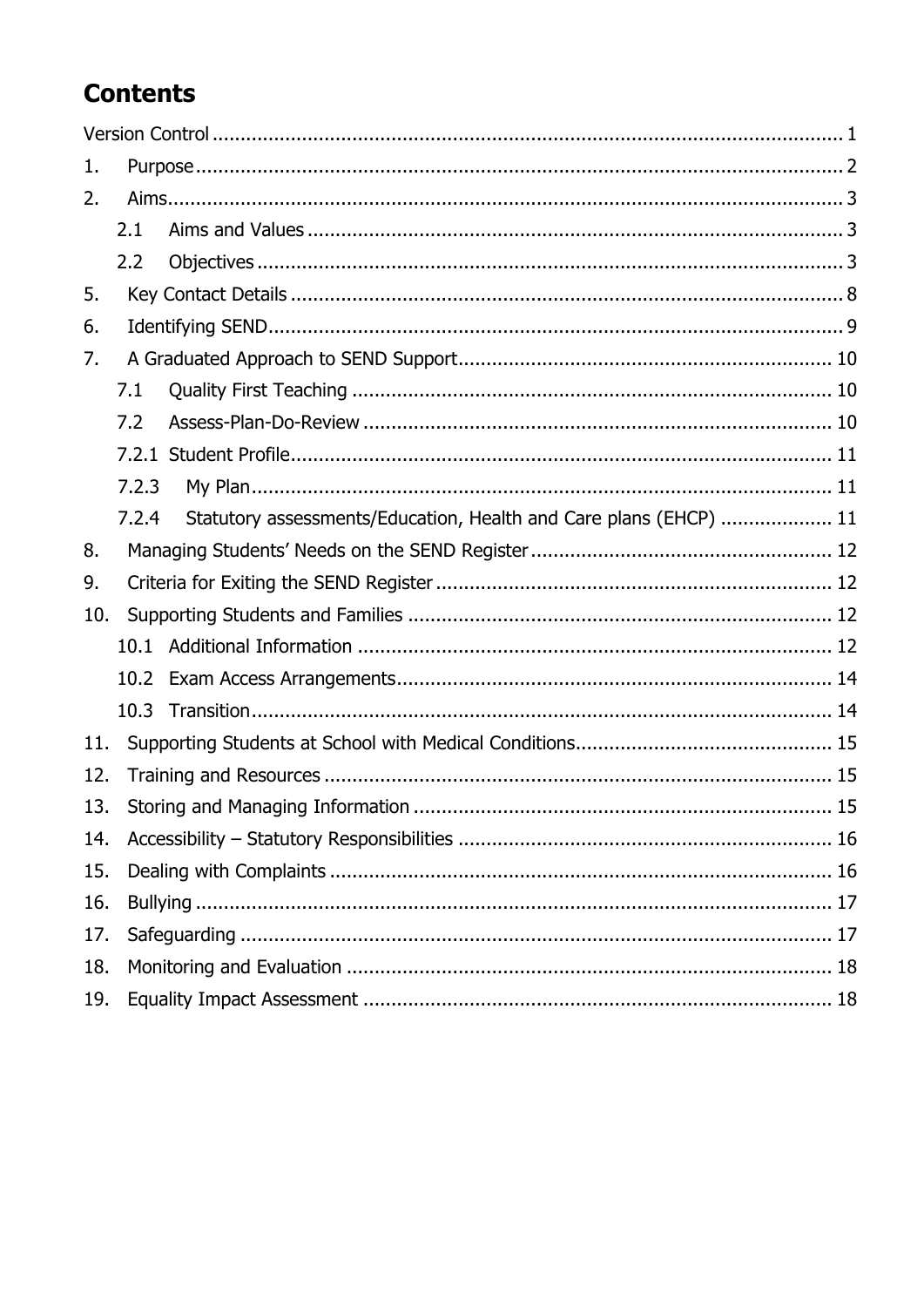## <span id="page-2-0"></span>**Version Control**

First version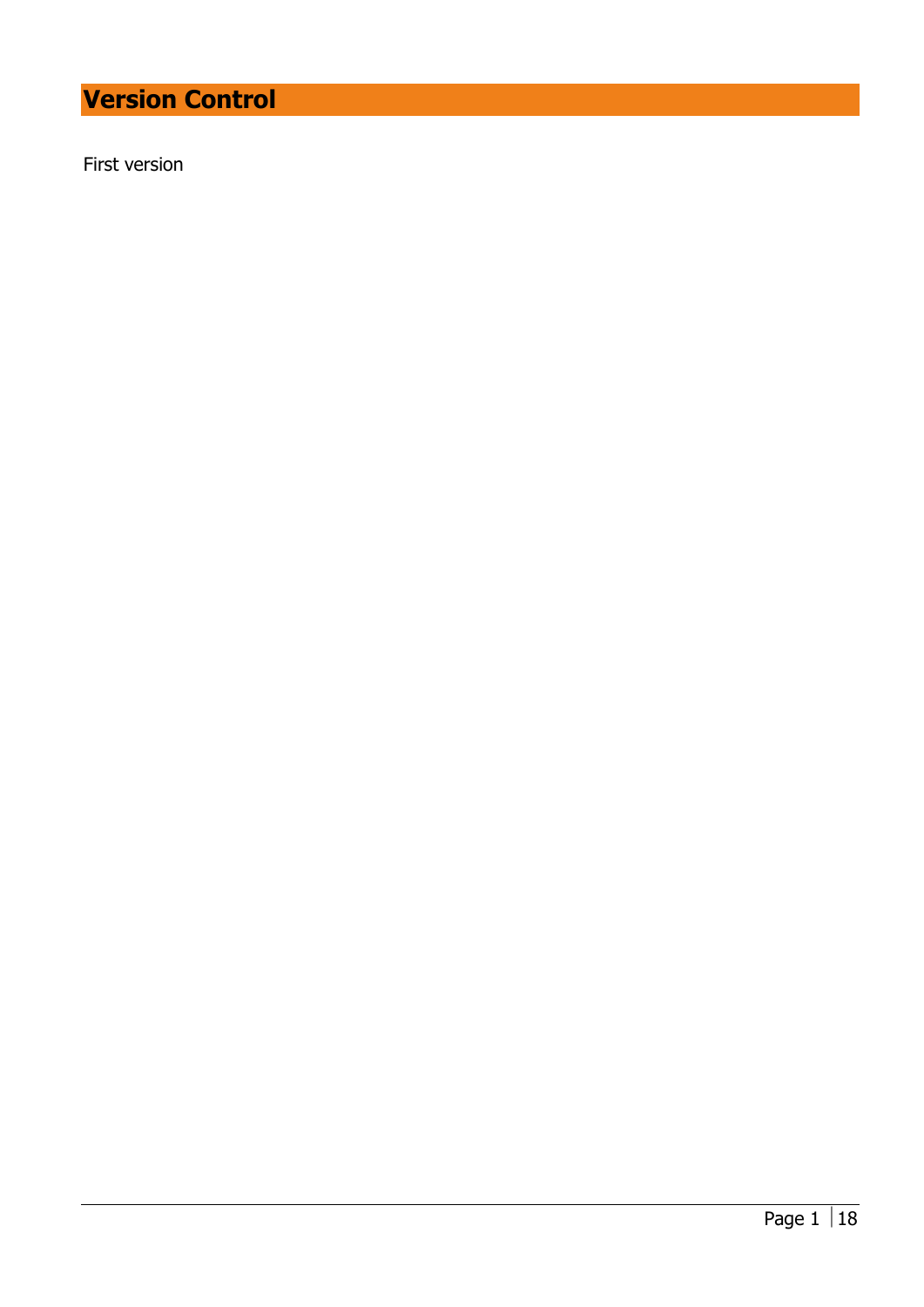#### <span id="page-3-0"></span>**1. Purpose**

Minerva Learning Trust is committed to improving the lives of **all** students by helping them to become keen, lifelong learners, who aspire to achieve their best and are passionate about education.

The purpose of this policy is to accurately reflect the shared aspirations and beliefs of all stakeholders (i.e. all those with an interest in the child), across the Trust, as well as ensure all organisations are taking full account of the law and guidance on SEND provision. It is intended to help all staff be aware of and understand their responsibilities, in order that we provide the support that students deserve, enabling them to succeed in all aspects of school life and beyond.

Each school's SEND Policy must be taken from this Trust Policy and be widely reflective of the principles and aspirations outlined. Each school's policy must be updated annually and published on the school's website.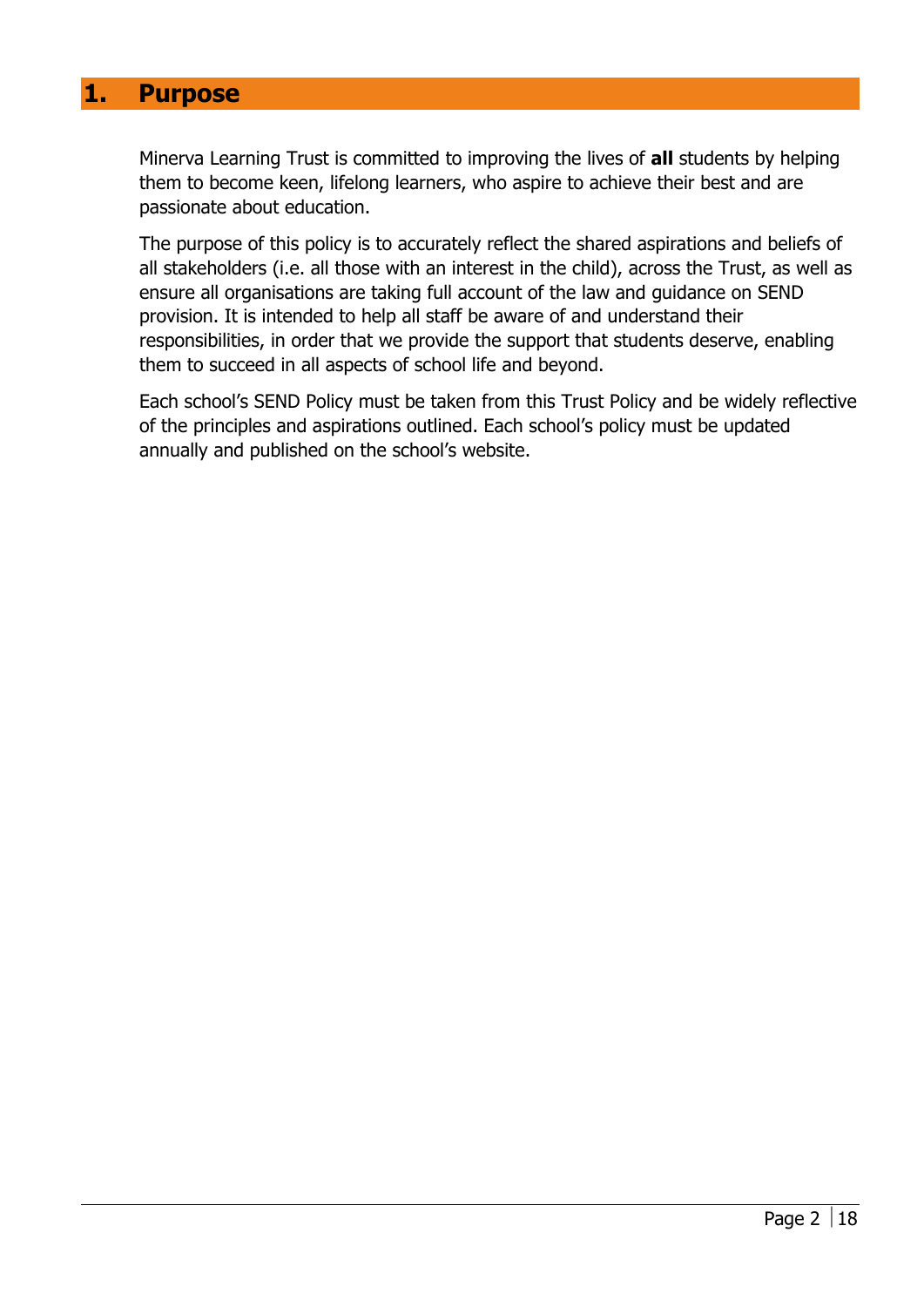## <span id="page-4-0"></span>**2. Aims**

#### <span id="page-4-1"></span>**2.1 Aims and Values**

At Handsworth Grange Community Sports College, we aim to **safeguard**, **include** and **support** all our students.

We want to raise the aspirations of and expectations for all students with SEND and so we take an outcome-focused approach to our students rather than focusing on the number of hours of provision or support. We want to enable our students to be the best that they can be through identifying and removing their individual barriers to success, whilst developing their independence and ensuring that they are included in all aspects of school life.

We are committed to welcoming all students and will make the adjustments when necessary and where possible to enable students to access a broad and balanced curriculum, participate in enrichment activities and access social time.

We believe that 'there is nothing more unequal than the equal treatment of unequal people' (Thomas Jefferson), and that some students may need to access more targeted and personalised support in order to succeed. The school's own systems, policies and procedures should not in themselves act as barriers to students' achievement, engagement and success. Where this is the case, reasonable adjustments are made as appropriate.

We recognise that every teacher is a teacher of every child or young person including those with SEND and each teacher is responsible for the progress of all of their students, including those with SEND. Where a student is identified as having SEND, the teacher should take action to remove barriers to learning and put effective special educational provision in place. High quality, differentiated teaching is the first step in responding to the needs of a student.

#### <span id="page-4-2"></span>**2.2 Objectives**

- To identify and provide for students who have SEND and additional needs.
- To work within the guidance provided in the SEND Code of Practice.
- To operate a 'whole student, whole school' approach to the management and provision of support for SEND.
- To provide support and advice for all staff working with students with SEND, recognising that the progress of all students, including those with SEND, is a whole school responsibility.
- To ensure parents and students are informed of and involved in decisions about students' support.
- To ensure the highest quality of education and provision is in place across all our schools.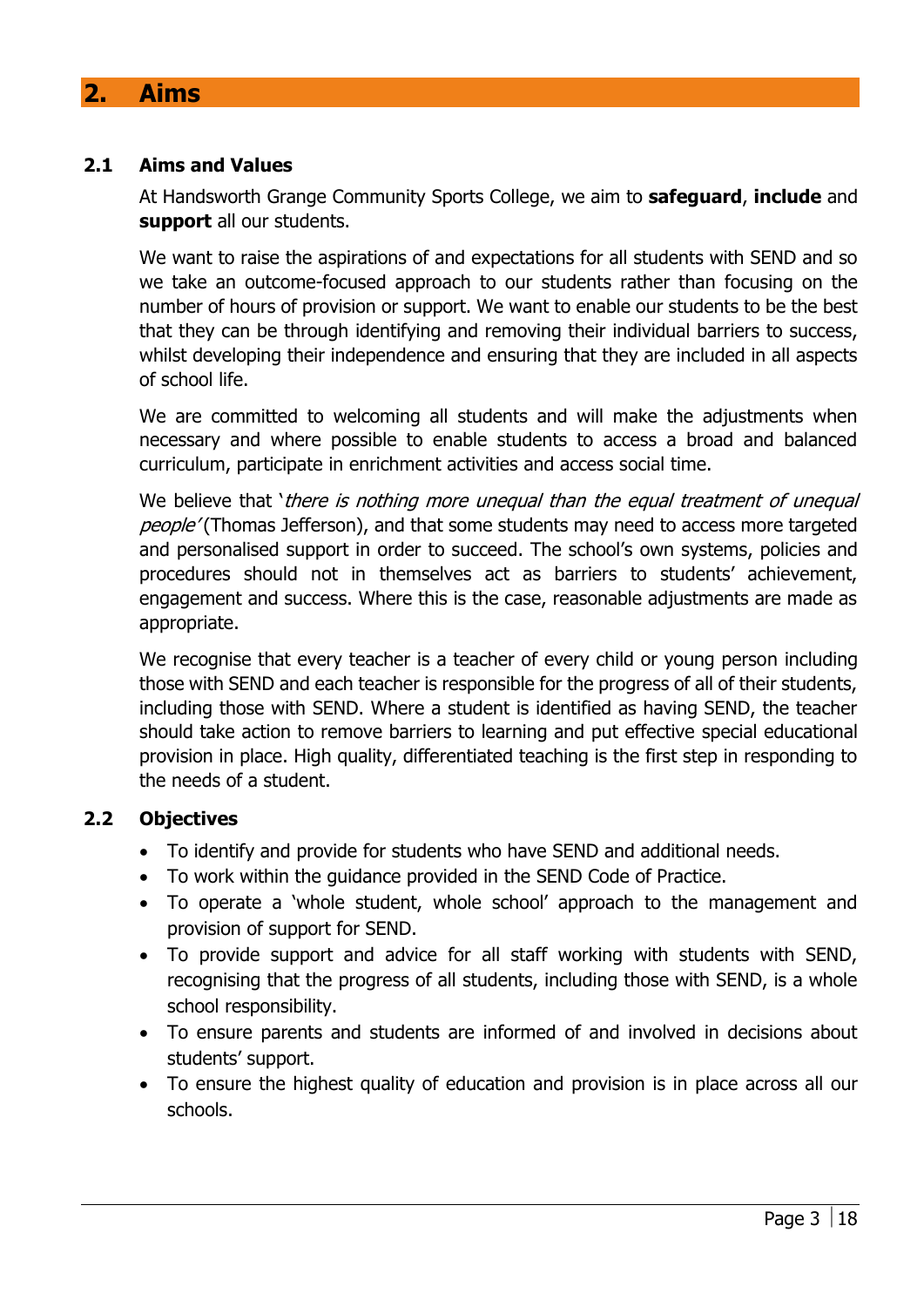## **3. Links to Other Documents**

This policy complies with the statutory requirement laid out in the SEND Code of Practice 0-25 (January 2015) and has been written with reference to the following guidance and documents:

- Equality Act 2010: advice for schools, DfE (2013)
- SEND Code of Practice 0-25 (January 2015)
- Schools SEND Information Report Regulations (2014)
- Statutory Guidance on Supporting pupils at school with medical conditions (April 2014)
- Minerva Learning Trust Safeguarding Policy (2021-22)
- Minerva Learning Trust Behaviour and Exclusions Policy (2021-22)
- Minerva Learning Trust Teaching and Learning Policy (2021-22)
- Accessibility Plan
- Health and Safety Policy
- Minerva Learning Trust Supporting Students with Medical Conditions Policy (2021- 22)
- Teachers Standards (2012)
- School support for children and young people who are bullied, DfE (March 2014, updated October 2014)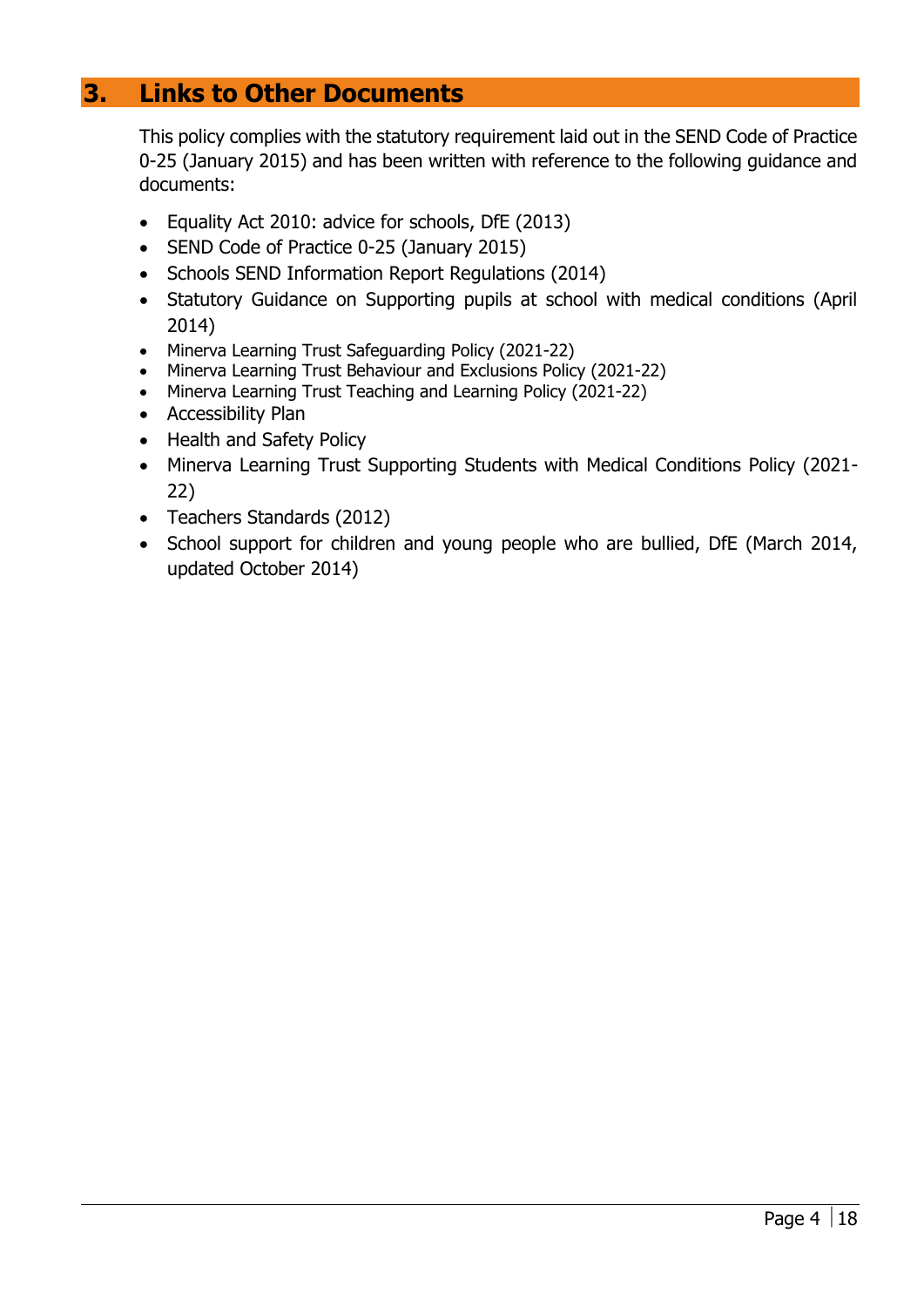## **4. Roles and Responsibilities**

#### **The Trust Board has responsibility for:**

- Ensuring clarity of vision, values and strategic direction of the Trust.
- Annual appointment of a Lead Trustee for SEND.
- Convening network group meetings with Lead Local Governors.
- Attending Lead Trustee group meetings.
- The review of Lead Local Governor reports.
- Regularly monitoring the quality of provision for SEND students across the Trust.
- Regular analysis of school and Trust SEND reports and data.
- Ensuring statutory compliance with SEND legislation and regulations.
- Monitoring the impact of the work of the Central School Improvement Team.

#### **The Trust Executive Team have responsibility for:**

- Ensuring clarity of vision, values and strategic direction of SEND provision across the Trust.
- Developing central SEND policy, strategy, processes and procedures.
- Developing and delivering the SEND Core Offer.
- Holding school leaders and school staff to account for the quality and impact of SEND provision.
- Ensuring the provision and delivery of training and development for Governors and school staff.
- Establishing systems to monitor and quality assure the quality and impact of SEND provision.
- Ensuring SEND provision meets statutory and regulatory compliance.

#### **The Trust Central School Improvement Team have responsibility for:**

- Developing an annual strategic plan for the provision of SEND across all schools.
- Monitoring the quality and impact of SEND provision across Trust schools.
- Providing support and challenge to Trust schools' SEND provision
- Developing an annual SEND focus for training, research and product development.
- Analysing school performance, diagnosing issues, brokering support, monitoring impact and facilitating the sharing best practice.
- Building leadership capacity within identified schools.
- Keeping abreast of national agendas.
- Leading on research and development in the area of SEND.
- Coordinating and leading the cross Trust SEND network group.

#### **School Headteachers have responsibility for:**

- Developing an ethos, which promotes inclusive practices and ensure that this is at the heart of the work of the school.
- Developing an annual strategic plan for the provision of SEND across the school.
- Monitoring the quality and impact of provision across the schools.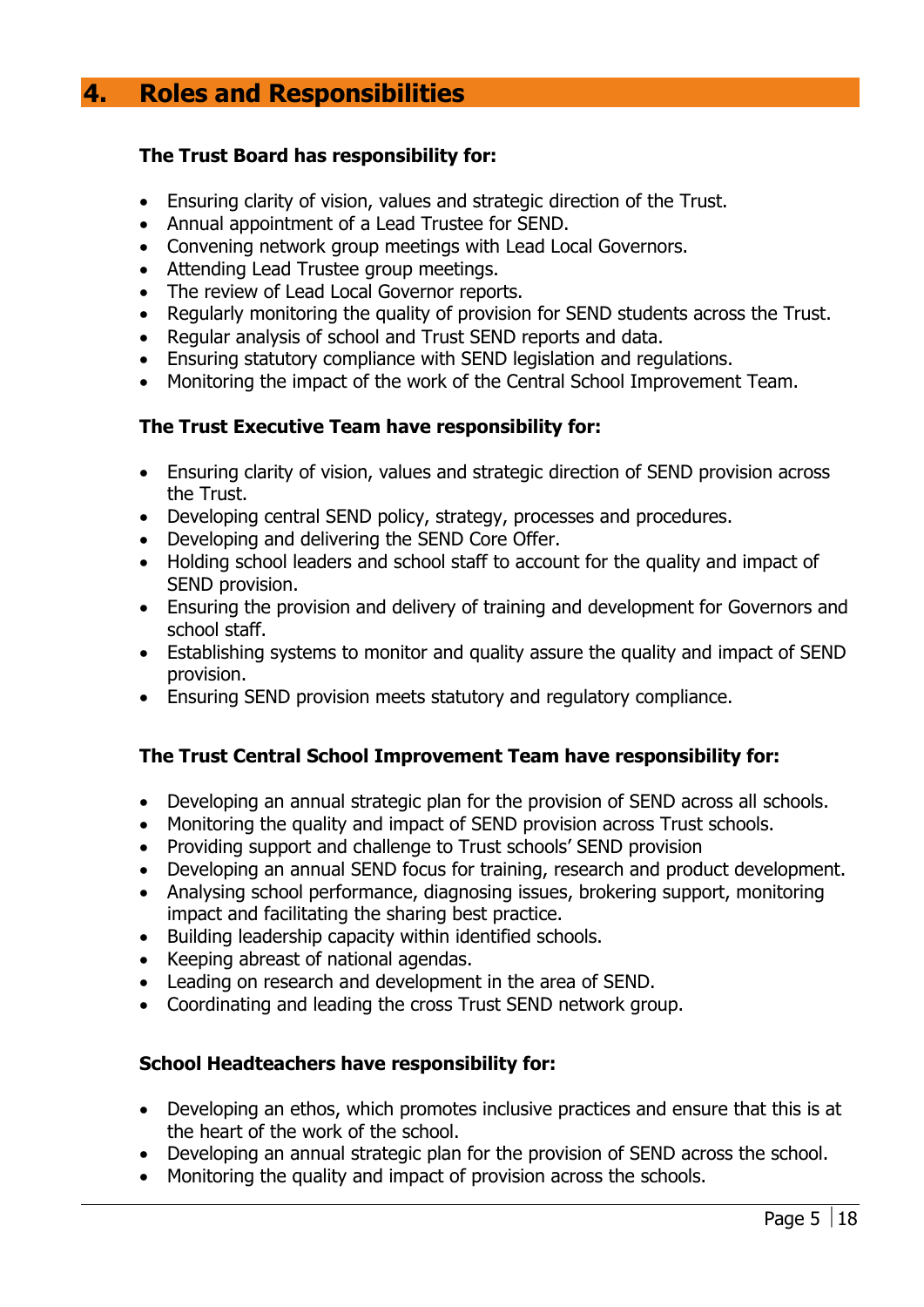- Developing an annual SEND focus for training, research and product development.
- Analysing school performance, diagnosing issues, brokering support, monitoring impact and facilitating the sharing best practice.
- Keeping abreast of national agendas.
- Keeping the Governing body fully informed of all relevant SEND issues; working closely with the Lead Governor for SEND.

#### **Lead Governors for SEND have responsibility for:**

- Attending planned and agreed school visits to meet key staff and leaders (agreed in advance) to support monitoring and reporting to the Lead Trustee and Local Governing Body.
- Completing student voice activities.
- Completing Parent/Carer voice activities.
- Analysing internal and external reports and data.
- Attending network meetings with Lead Trustee and other Lead Governors.

#### **School SENDCos and Assistant SENDCOs, together, have responsibility for:**

- Working as part of the Closing the Gap team, analysing student data and putting actions in place to address gaps.
- Contributing to school self-evaluation and improvement.
- Developing and delivering the school's strategy for SEND
- Auditing current and predicted needs so that they can be met effectively.
- Overseeing the school's Provision Map.
- Writing, reviewing and disseminating the SEND Policy and Information Report so that it can be accessed, understood and delivered by all stakeholders.
- Monitoring and evaluating the effectiveness of intervention programmes and the SEND provision.
- Ensuring that the school meets statutory requirements with regard to its provision for students with additional needs.
- Managing the SEND budget.
- Contributing to staff CPD.
- Facilitating the induction of new staff and newly qualified and student teachers.
- Line managing Learning Support Assistants/ Teaching Assistants and conducting PMR of relevant staff.
- Overseeing and ensuring continued effective communication with parents, informing and whenever possible involving students and their parents in decisions regarding SEND support.
- Together with the Teacher Coaching Team, provide support for staff on ways they can meet the needs of individual students.
- Identifying individual student need including access arrangements through a range of appropriate diagnostics.
- Ensuring that appropriate access arrangements are in place for students.
- Managing transition arrangements.
- Keeping abreast of assistive technologies and ensuring these are implemented where appropriate.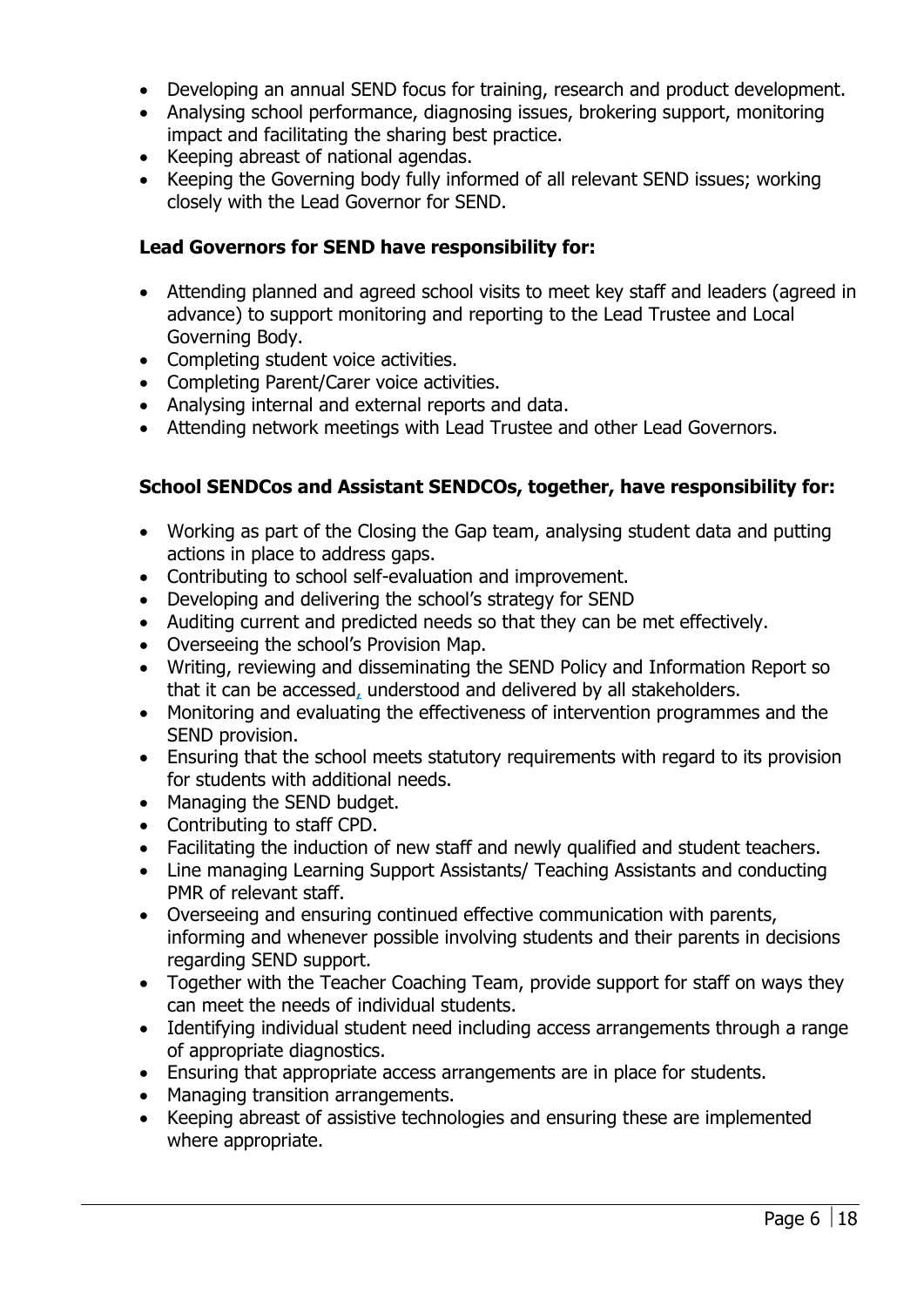- Ensuring that students know how to use any equipment that they have been given to overcome identified barriers to learning, including computer software and applications.
- Staffing, resourcing and reviewing intervention programmes, including the SEND base provision.
- Tracking and reporting on the impact of interventions and for individual students.
- Liaising with Attendance staff to spot patterns in attendance.
- Making appropriate contact with partners.
- Disseminating information regarding students' needs and strategies to better meet them.
- Providing relevant and up to date information regarding students' needs including collating of information to inform My Plans/ EHCP applications and other reports.
- Applying for Education Health and Care Plans, chairing Statutory Annual Review meetings and writing reports within the framework and timescale set out in the Code of Practice and Local Authority guidelines.
- Taking an active role in the monitoring, evaluation and assessment activities as part of the department quality assurance procedures.

#### **Teachers have responsibility for:**

- Knowing which students in their class have additional needs and ensure appropriate strategies are in place to support them so they can make progress.
- Demonstrating an understanding of their responsibilities under the Code of Practice, Teacher Standards, Equality legislation and the Ofsted framework.
- Referring any concerns using the relevant referral system.
- Making effective use of LSAs/ TAs in the classroom.
- Implementing Wave 1-3 interventions to Close the Gap.
- Providing information on students as and when requested.

#### **All staff have responsibility for:**

- Demonstrating an understanding of their responsibilities under the Code of Practice, Equality legislation and the Ofsted framework.
- Referring any concerns using the relevant referral system.
- Providing information about students as and when requested.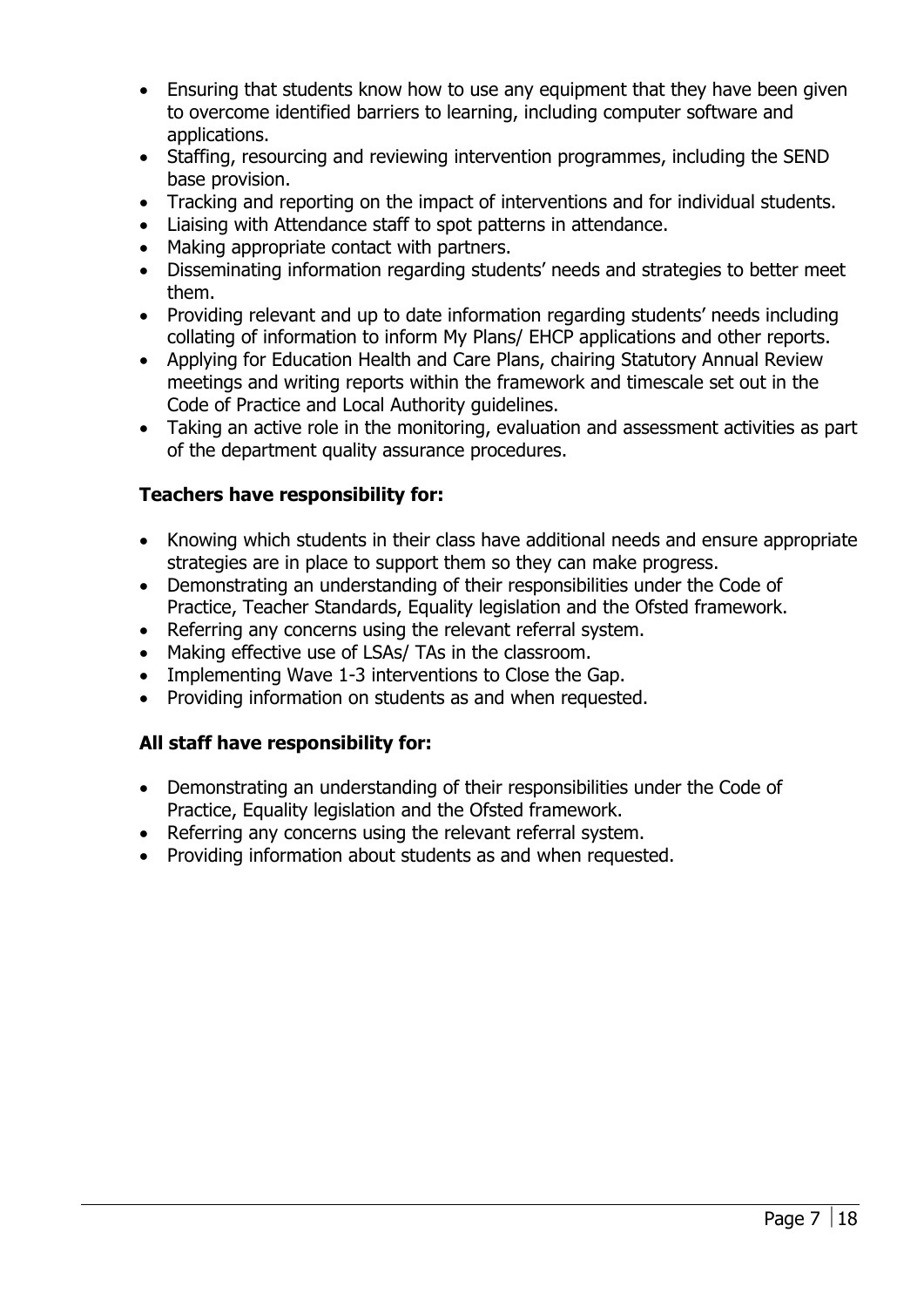## <span id="page-9-0"></span>**5. Key Contact Details**

SENDCO: Joanne Brocklesby Email: [jbrocklesby@hgcsc.co.uk](mailto:jbrocklesby@hgcsc.co.uk) Tel: 0114 2694801 ext 2235

Assistant SENDCO: Sarah Wright Email: [skwright1@hgcsc.co.uk](mailto:skwright1@hgcsc.co.uk) Tel: 0114 2694801 ext 2250

Inclusion Admin Assistant: Cath Hartley Email: [chartley@hgcsc.co.uk](mailto:chartley@hgcsc.co.uk) Tel: 0114 2694801 2250

Trust Senior Director of Inclusion: Sally Ruczenczyn Email: [sruczenczyn@minervalearningtrust.co.uk](about:blank) Tel: 0114 289

Trust Director of SEND: Emily Martin Email: [emartin@minervalearningtrust.co.uk](about:blank) Tel: 0114 2461156 (ext 1160)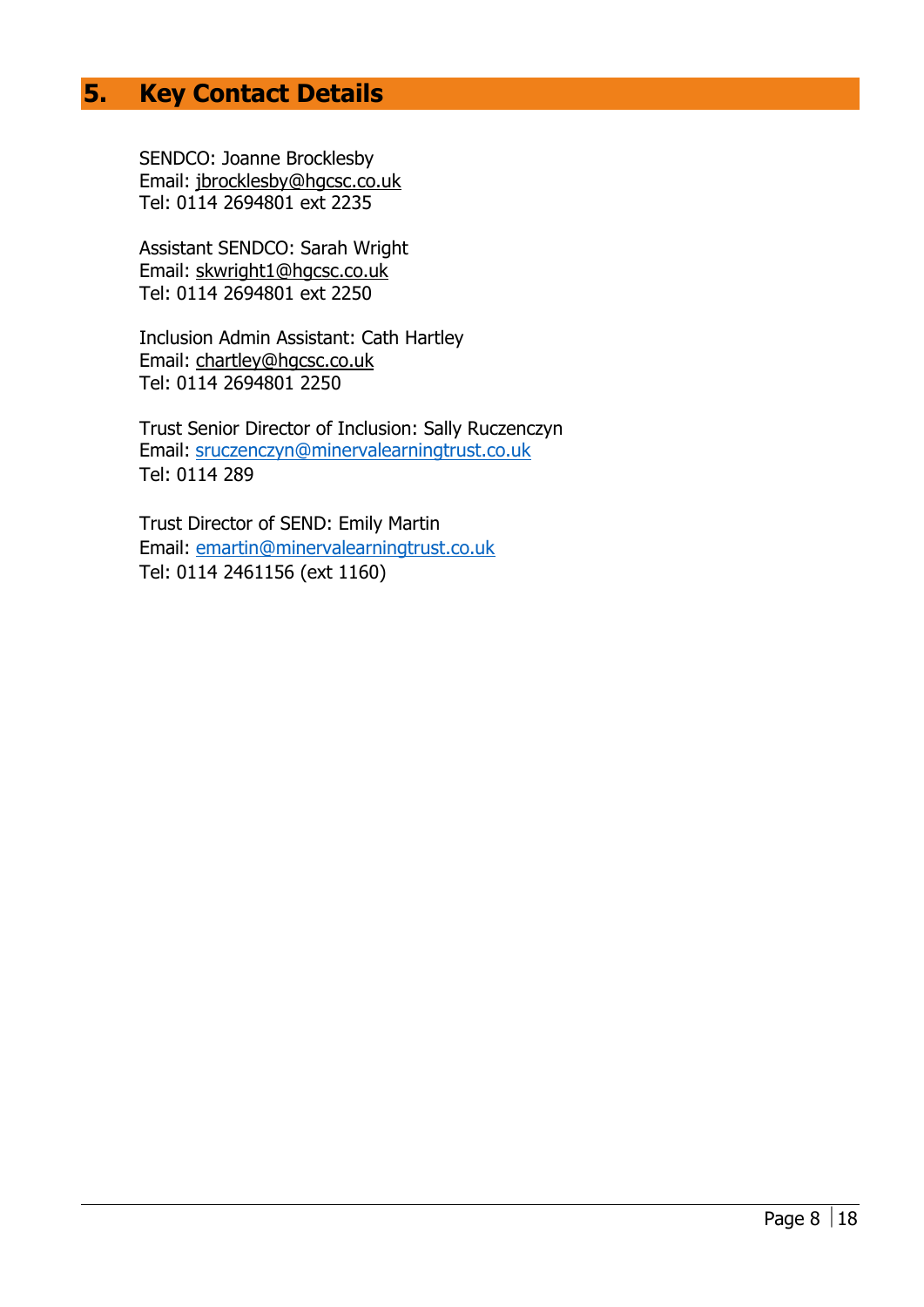## <span id="page-10-0"></span>**6. Identifying SEND**

Early identification of students with SEND is critical to their success. The Code of Practice (2014) outlines four broad areas which cover a range of needs which should be planned for. The purpose of identification of need is to work out what action the School needs to take, not to fit the student in to a category. We identify the needs of students by considering the needs of the whole child. Often, when students join us, we are already aware of the student's SEND through our primary to secondary transition arrangements and through our links with a range of agencies and other professionals.

When at school, students may be identified through:

- KS2 SATs results
- Reading tests
- Diagnostic testing
- Referral by the child
- Referral by parents / carers
- Referral by teacher/curriculum area following school procedures
- Referral by outside agencies
- Failure to make the expected progress despite high quality teaching which is differentiated and personalised to meet the needs of the student.

The Code of Practice makes it clear that teachers should seek to identify students who are making less than expected progress given their age and individual circumstances. When a student has SEND and is not making expected progress despite high quality, suitably differentiated teaching, the Code suggests that teachers should draw on:

- Teacher assessment and knowledge
- Data on progress and behaviour, e.g. whether the rate of progress is widening the attainment gap or failing to match or better the student's previous rate of progress
- Development in comparison to peers, e.g. the rate of progress is failing to close the attainment gap between the student and his/ her peers or making progress which is significantly slower than that of their peers starting from the same baseline
- The student's views
- The views and experience of parents
- Advice from the SEND team and external support services.

Sometimes, more specialist assessments are needed and these can be co-ordinated by the SEND team.

When considering why some students may not be making expected levels of progress, consideration is also given to factors which are not SEND but may impact on progress and attainment, e.g. attendance and punctuality, health and welfare, EAL, being in receipt of Pupil Premium grant, being a Looked After Child, being a child of a serviceman/woman, disability (although the Code of Practice outlines the 'reasonable adjustment' duty under the Disability Equality legislation, this alone does not constitute SEND).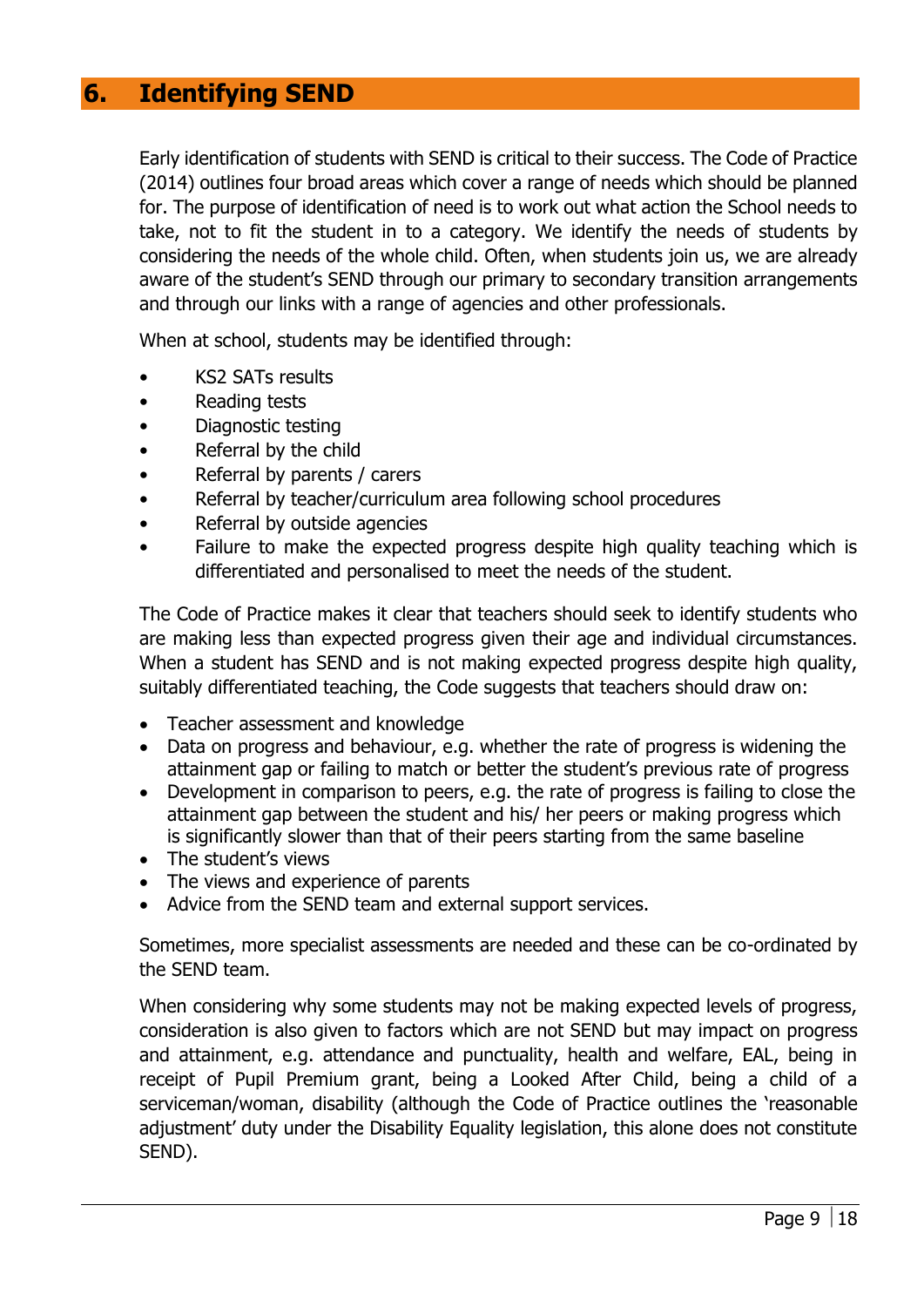## <span id="page-11-0"></span>**7. A Graduated Approach to SEND Support**

#### <span id="page-11-1"></span>**7.1 Quality First Teaching**

Personalised teaching and learning involves providing every student with opportunities to: make progress in their learning; to achieve; and to participate, within the same learning environment.

High quality teaching which is differentiated to support the needs of individual students is our first and most important step in responding to students who may or may not have SEND. Outstanding teaching that enhances students' opportunities to make significant steps in their learning and progress is likely to facilitate outstanding learning and progress for all students. Additional support and intervention cannot compensate for a lack of good quality planning and teaching and so time and resources have been invested in the professional learning of teaching staff, to maintain this as a priority across Minerva Learning Trust. The teacher remains accountable for the learning and progress being made by all students in their classroom.

The Quality Assurance procedures within Handsworth Grange Community Sports College, should include regular reviews of the quality of teaching and learning. This is achieved through formal lesson observations, performance development, learning walks with a particular focus, Every Lesson, work scrutiny, Raising Attainment and Progress (RAP) meetings and department deep dives. This should be supported by a calendar of CPD and the sharing of information and strategies to enable teachers to support students with SEND, for example, through use of Student Profiles.

Teachers remain responsible for the progress of all students in their class, including where they may access additional support from Learning Support Assistants (LSAs)/ Teaching Assistants (TAs). LSAs/ TAs should be guided by the teacher to work alongside students within the class, either those who may have SEND or other students, in order to provide an opportunity for the teacher to talk to students with SEND. All staff should have been provided with additional guidance on ways in which to deploy an LSA/ TA in the classroom (through CPD/ SEND Teacher Handbook for example) and LSAs/ TAs should have had specific training around providing in-class support. This is quality assured through the SEND Monitoring and Evaluation activities.

For further guidance on the key principles and expectations for Teaching and Learning at Minerva Learning Trust, you can find the Teaching and Learning Policy [https://minervalearningtrust.co.uk/about-us/statutory-information.](https://minervalearningtrust.co.uk/about-us/statutory-information)

#### <span id="page-11-2"></span>**7.2 Assess-Plan-Do-Review**

Students are identified as students with SEND if they do not make adequate progress once they have had all the necessary adjustments and good quality personalised teaching. At this point only, when additional school support is put in place, i.e. targeted provision (which is additional to and different from that which is in place for the majority of students), is the student placed on the SEND register. All targeted support or interventions are reviewed termly as part of an Assess, Plan, Do Review cycle (APDR).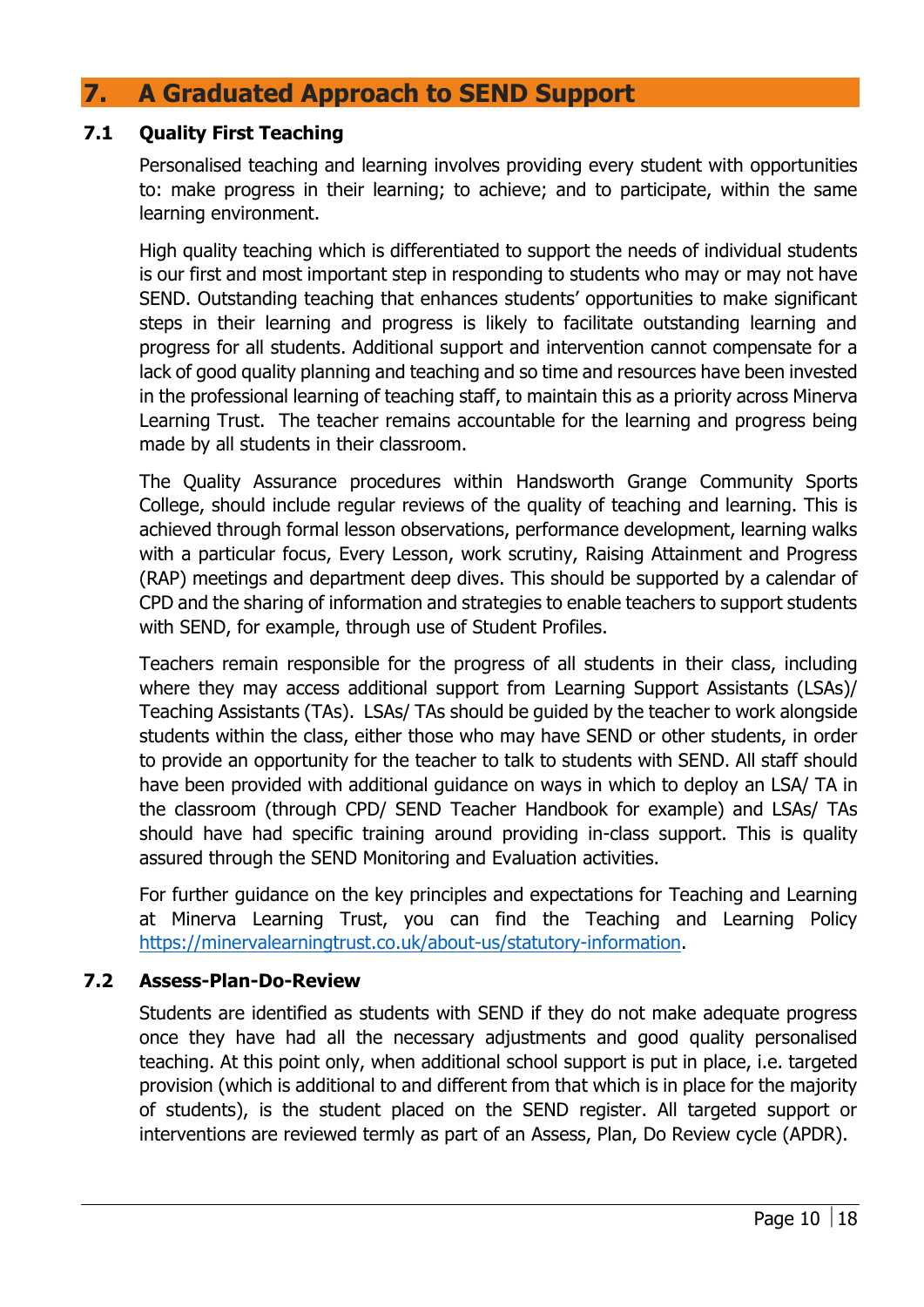#### <span id="page-12-0"></span>**7.2.1 Student Profile**

All students who are placed on the SEND register should have a Student Profile. This document should be created alongside the student by a member of the SEND team. It should outline the student's difficulties, needs, what helps them, as well as their interests and aspirations. All adults in school who work with the student should have access to their Profile and should use it to personalise their teaching approach. A system is in place to ensure this information is shared with staff, e.g. MINT.

Progress for students at this level of SEND need should be reviewed at least termly through whole school systems and assessments particular to any intervention attended. There are three points per year for parents and students to discuss progress with teachers: a SEND review held with a member of the SEND team, a SEND drop-in appointment held with a member of the SEND team and the student's annual parents evening when subject teachers are available to talk to directly.

#### **7.2.2 The Support Plan**

When a student is receiving a number of different interventions or there are particular concerns about progress, it may be considered useful to create a Student Support Plan. This document clearly identities desired outcomes and the steps that will be taken to achieve these outcomes. A Support Plan should be reviewed termly by a member of the SEND team along with parents and the student.

#### <span id="page-12-1"></span>**7.2.3 My Plan**

A My Plan provides a very detailed picture of a student which is created through a series of person-centred meetings and is the first step towards requesting an Education and Health Care Plan. A My Plan may be deemed appropriate when a student is failing to make progress or gaps are widening despite carefully implemented interventions through the Support Plan, and it is considered that further support from the Local Authority is needed. Creating a My Plan involves a team of people, including the student themselves, who are committed to supporting the achievement of a set of agreed outcomes. The process of completing a My Plan provides the SEND team with a holistic view of the student in order to create the best intervention plan possible. The student should see themselves in the centre of this planning process. Reviews for My Plans should be calendared in termly with the SENDCO. Other professionals involved in providing intervention or support for the student should also be invited to contribute to review meeting.

#### <span id="page-12-2"></span>**7.2.4 Statutory assessments/Education, Health and Care plans (EHCP)**

If a student does not make adequate progress on a My Plan, and has demonstrated a significant cause for concern, the school and/or the parents may decide to request that the Local Authority undertakes a statutory assessment. This may lead to the student being provided with an Education, Health and Care plan (EHCP). A statutory review of the EHCP must be completed annually. All services involved in the provision or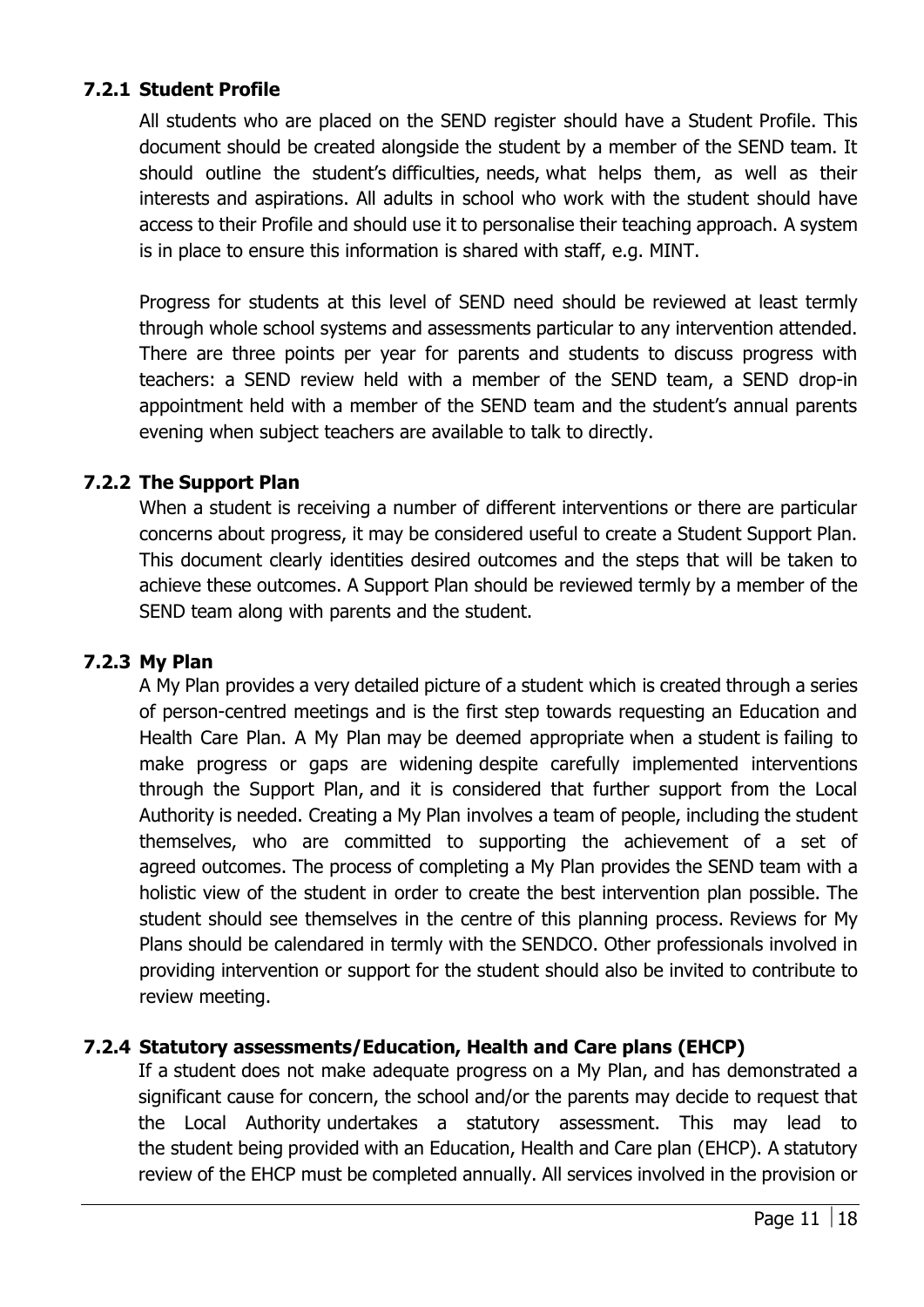support for the student are required to contribute to the annual review. More frequent reviews should be arranged according to the need of the student. The SENCO is responsible, on a daily basis, for co-ordinating the provision specified on an EHCP that has been identified as necessary to support the special educational need of the named student on it.

## <span id="page-13-0"></span>**8. Managing Students' Needs on the SEND Register**

Students who are on the SEND register fall under a single category of support - SEND Support (K). Each student on the register has a profile which details his/her needs and practical strategies to support their needs in lessons to ensure they make progress. The progress of all students should be reviewed on a termly basis unless they are participating in more targeted provision in which case their progress is tracked more frequently. Students' progress in relation to the outcomes of the provision should be monitored. Interventions should be reviewed regularly and adapted accordingly. Sometimes, when more specialist provision is needed, engagement with specialist services such as the LA Educational Psychology service, Speech and Language, Autism Team, CAMHS, Ryegate, MAST, etc can be necessary. Parents and students should be involved in the decision to seek more specialist advice and services.

## <span id="page-13-1"></span>**9. Criteria for Exiting the SEND Register**

The SEND register and the students requiring SEND Support should be reviewed on a termly basis following whole school data cycles. If a student is making progress in line with or above their peers with high quality teaching alone and is no longer requiring the need for special educational provision to be made for them that is additional to or different from that made for others of the same age, they will exit the SEND register and parents must be informed.

## <span id="page-13-2"></span>**10. Supporting Students and Families**

#### <span id="page-13-3"></span>**10.1 Additional Information**

Parents and students can access the following information:

- Sheffield Local Authority's Local Offer can be found here [http://www.sheffielddirectory.org.uk/kb5/sheffield/fsd/localoffer.page.](about:blank)
- Handsworth Grange Community Sports College, SEND Information Report can be found on the school website
- Handsworth Grange Community Sports College follows the Sheffield Local Authority Admissions Policy. Details on secondary school admissions in Sheffield can be found here - [https://www.sheffield.gov.uk/education/information-for-parentscarers/pupil](about:blank)[admissions/secondary-school.html.](about:blank)
- Our policy on managing the medical conditions of students can be found on the school website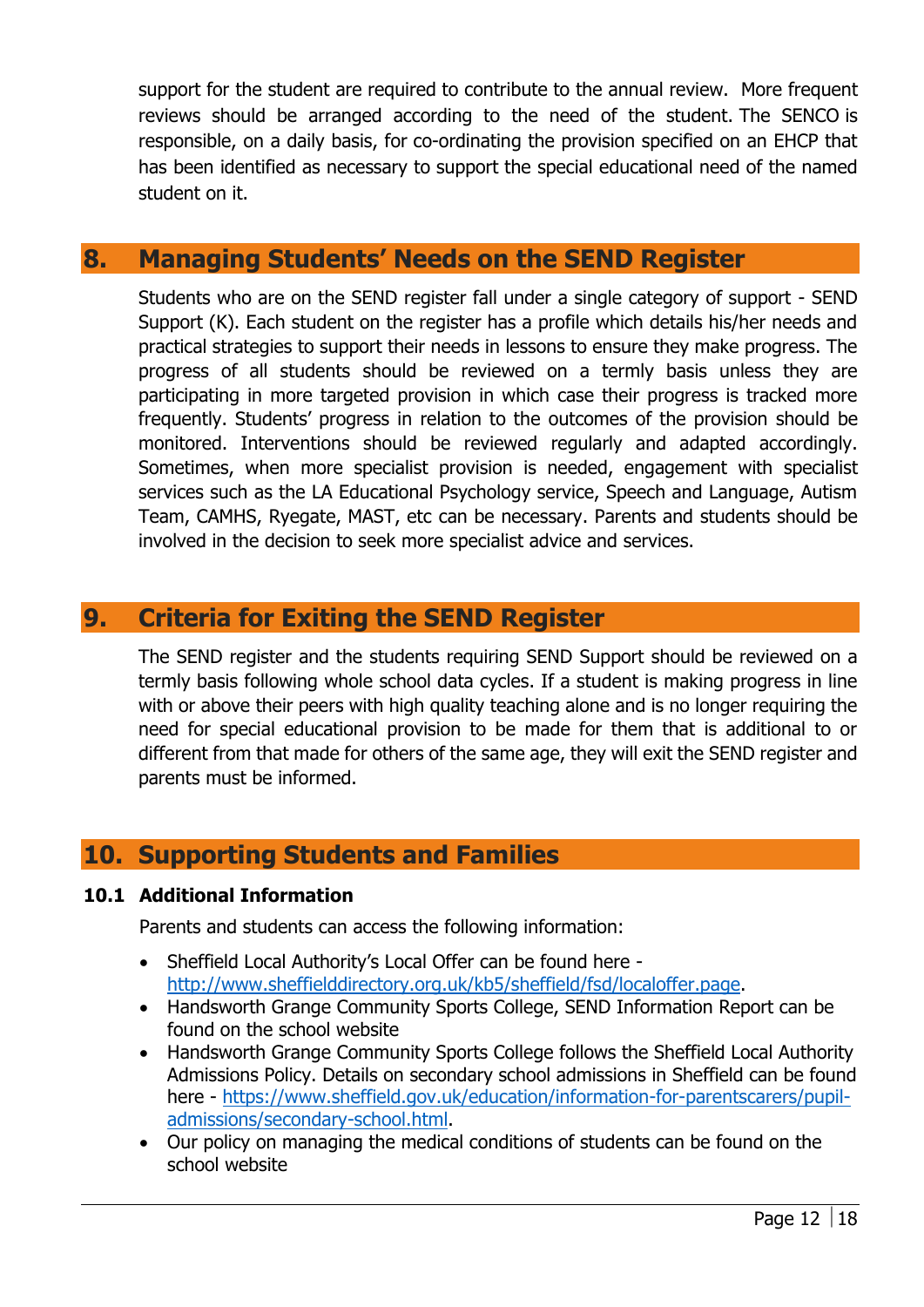• Other agencies which we work with are listed below:

| <b>Other Agency</b>                                                                  | <b>Office</b><br><b>Number</b>    | <b>Address</b>                                                                                                                |
|--------------------------------------------------------------------------------------|-----------------------------------|-------------------------------------------------------------------------------------------------------------------------------|
| <b>Sheffield Autism Team</b>                                                         | 0114 2736412                      | Sheffield Autism Team, Floor 4, North<br>Wing, Moorfoot Building, Sheffield, S1<br>4PL                                        |
| <b>CAMHS</b>                                                                         | 0114 2262022                      | <b>CAMHs Child and Adolescent Mental</b><br>Health Service, Centenary House, 55<br>Albert Terrace Road, Sheffield, S6 3BR     |
| <b>Educational Psychology</b><br>Service                                             | 0114 2506800                      | Sheffield Educational Psychology<br>Service, Floor 4, North Wing, Moorfoot,<br>Sheffield, S1 4PL                              |
| Sheffield SEN Disability<br>Information, Advice and<br>Support (SSENDIAS)            | 0114 2736009                      | Floor 6, North Wing, Moorfoot Building,<br>Sheffield, S1 4PL                                                                  |
| Ryegate Children's Centre                                                            | 0114 2717651<br>/ 0114<br>2717610 | Ryegate Children's Centre, Tapton<br>Crescent Road, Sheffield S10 5DD                                                         |
| Speech & Language<br>Therapy                                                         | 0114 2262333                      | Sheffield Childrens NHS Foundation<br>Trust, Flockton House, 18-20 Union<br>Road, Sheffield, S11 9EF                          |
| <b>MAST (Multi Agency</b><br>Support Team)                                           | 0114 2331189                      | MAST Agency Support team, Floor 3,<br>Sorby House, 42 Spital Hill, Sheffield.<br><b>S4 7LG</b>                                |
| Fusion- Learning Support<br>Team                                                     | 0114 2507394                      | Talbot Specialist School, lees Hall Rd,<br>Sheffield. S8 9JP                                                                  |
| Physiotherapy                                                                        | 0114 2717651                      | <b>Community Occupational Therapy</b><br>Department Ryegate Children's Centre,<br>Tapton Crescent Road, Sheffield, S10<br>5DD |
| Police                                                                               | 0114 2202020                      | 321 The Common, Sheffield, South<br>Yorkshire. S35 9WL                                                                        |
| <b>Social Services</b>                                                               | 0114 2039591                      | Mease House, 96-100 Middlewood Rd,<br>Sheffield. S64HA                                                                        |
| <b>School Nurse</b>                                                                  | 0114 3053225                      | Centenary House, Heritage Park, 55<br>Albert Terrace Rd, Sheffield. S6 3BR                                                    |
| <b>Community Youth Teams</b>                                                         | 0800 138 8381                     | Community Youth Team, Floor 3, Sorby<br>House, 42 Spital Hill, Sheffield. S4 7LG                                              |
| Sheffield SEN Disability<br>Information, Advice &<br>Support (Parent<br>Partnership) | 0114 2736009                      | Moorfoot Building, Floor 6 North Wing,<br>Sheffield, S1 4PL                                                                   |
| <b>Special Educational Needs</b><br>team (LA)                                        | 0114 2037545                      | Moorfoot Building, Floor 5 North Wing,<br>Sheffield S1 4PL                                                                    |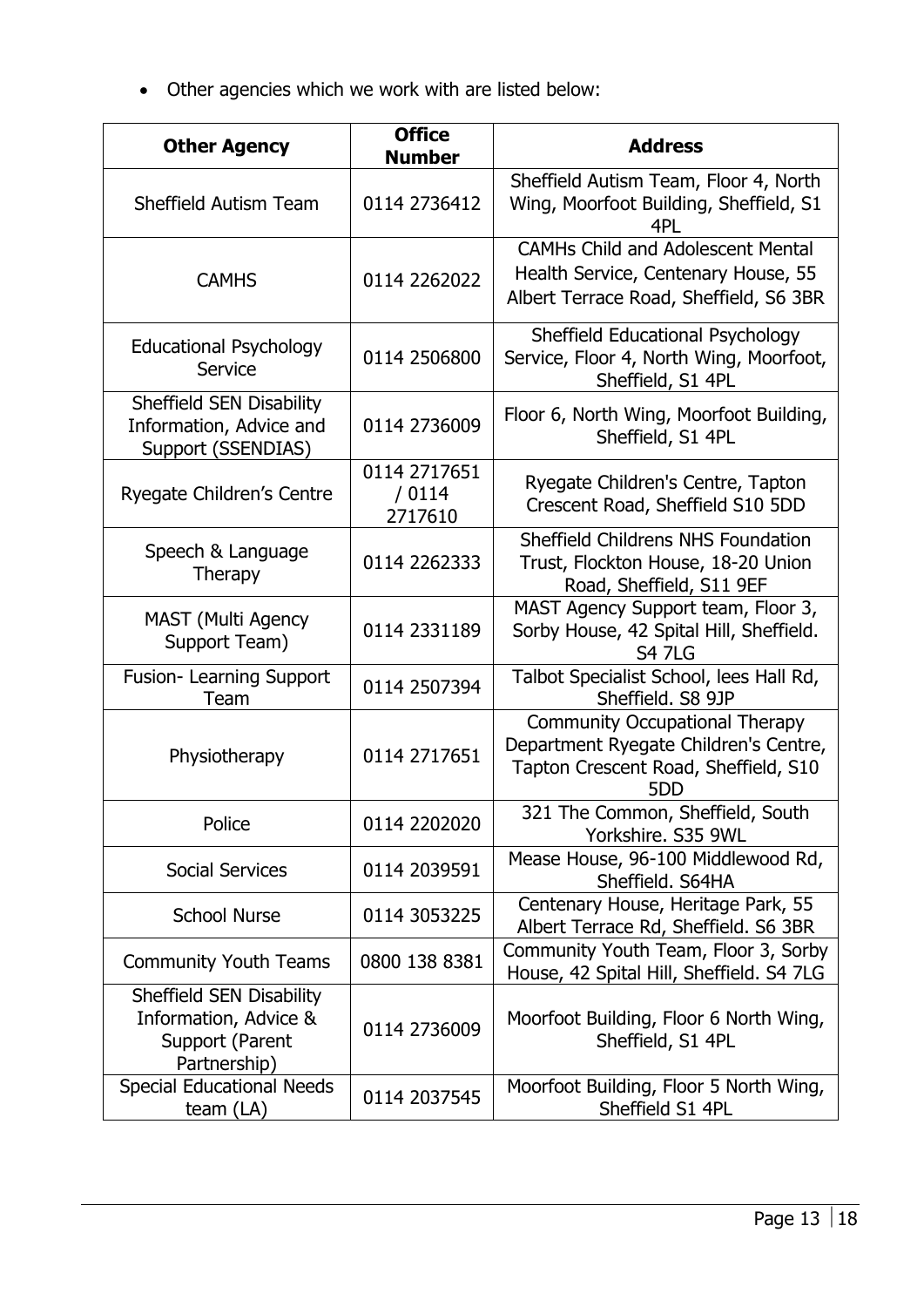#### <span id="page-15-0"></span>**10.2 Exam Access Arrangements**

Students requiring additional support should be assessed to demonstrate whether they require special arrangements to be made for them during internal and external exams and assessments, so that they are not unfairly disadvantaged. These arrangements may include:

- Extra time
- Access to a scribe
- Access to a reader
- Access to a laptop.

Formal assessments and information regarding a student's "normal way of working" should be used to identify the support a student requires. The school should ensure that these arrangements happen in all formal exams and where possible during internal tests.

#### <span id="page-15-1"></span>**10.3 Transition**

Transition for students with identified SEND should be facilitated through:

#### **Year 6-7**

- An enhanced programme of transition including extra visits to Handsworth Grange Community Sports College
- Summer school
- Attendance at Annual Review meetings
- Visits to Primary setting to meet vulnerable students
- Visits to Primary setting to gather information to enable us to better meet student needs
- Meeting with parents
- Student Profiles.

#### **KS3-4**

• Support around choosing subjects to study at KS4 Personalised pathways for students at KS4

#### **Post 16**

Transition arrangements are also put in place to support the transition from KS4 to Post 16 settings. We believe that this is a crucial phase in the career of our students and identifying suitable Post 16 options and ensuring that knowledge regarding the needs of students with special needs is key to future success. Students with an Education Health and Care Plan and those identified as needing support with the transition process, may receive this through:

- Careers interviews with a Careers Advisor
- Visiting nearby Post 16 providers
- Support in completing their college application
- Part of the statutory review process
- Referral to Community Youth Teams to support students at risk of becoming Not in Education, Employment or Training (NEET).
- Applying for Independent Travel Training where it is deemed appropriate.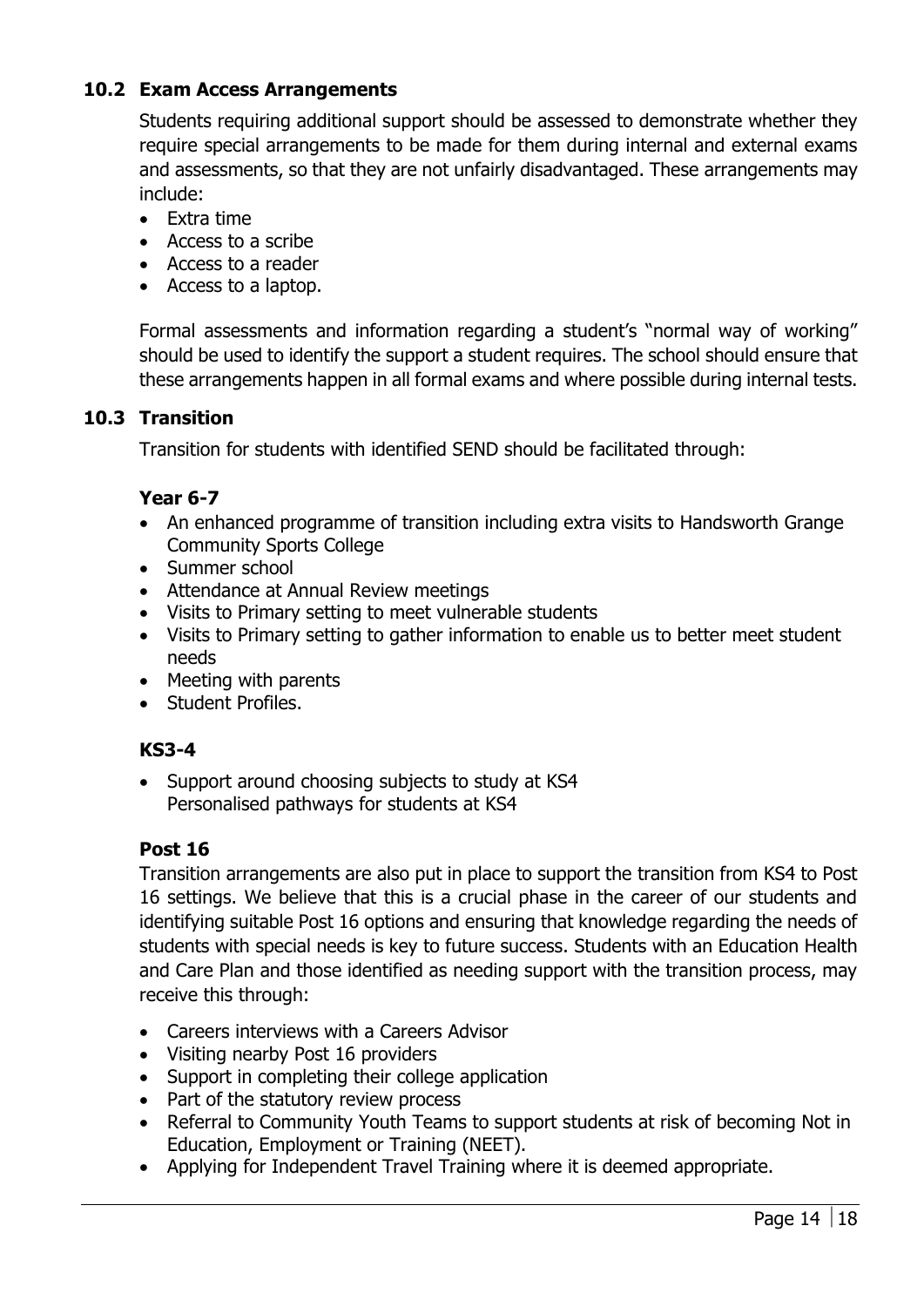## <span id="page-16-0"></span>**11. Supporting Students at School with Medical Conditions**

Minerva Learning Trust recognises that students at school with medical conditions should be properly supported so that they have full access to education, including school trips and physical education. Some students with medical conditions may be disabled and where this is the case we comply with our duties under the Equality Act 2010.

Further details of the arrangements in place to support students at Handsworth Grange Community Sports College, with medical conditions can be found on the school website. This includes the Health and Safety Policy and the Managing Health Needs of Children and Managing Medicines Policy.

#### <span id="page-16-1"></span>**12. Training and Resources**

In order to maintain and develop the quality of teaching and provision to respond to the strengths and needs of all students, all staff should undertake training and development as part of their directed time. Some CPD will be coordinated across the Trust by the Minerva CPD Lead. Training which is more tailored to the specific needs of the individual school will be led by member of the Senior Leadership Team with responsibility for CPD and the SENDCO.

Teachers can also access information about all students electronically via the school's management information system (SIMS) and student profiles (e.g. through programs such as MINT).

SENDCOs and Assistant SENDCOs from across the Trust regularly attend the LAs SENCO network meetings and Trust network meetings. All SENDCOs will be members of NASEN to keep abreast of local and national updates, have been involved in various LA working groups, have a wide range of experience as Locality Area SENCOs, delivering training to other SENDCOs etc.

## <span id="page-16-2"></span>**13. Storing and Managing Information**

Minerva Learning Trust Data Protection Policy can be found on the Trust website at [https://minervalearningtrust.co.uk/about-us/statutory-information.](http://about:blank/)

Handsworth Grange Community Sports College, Data Protection Policy can be found on the school website.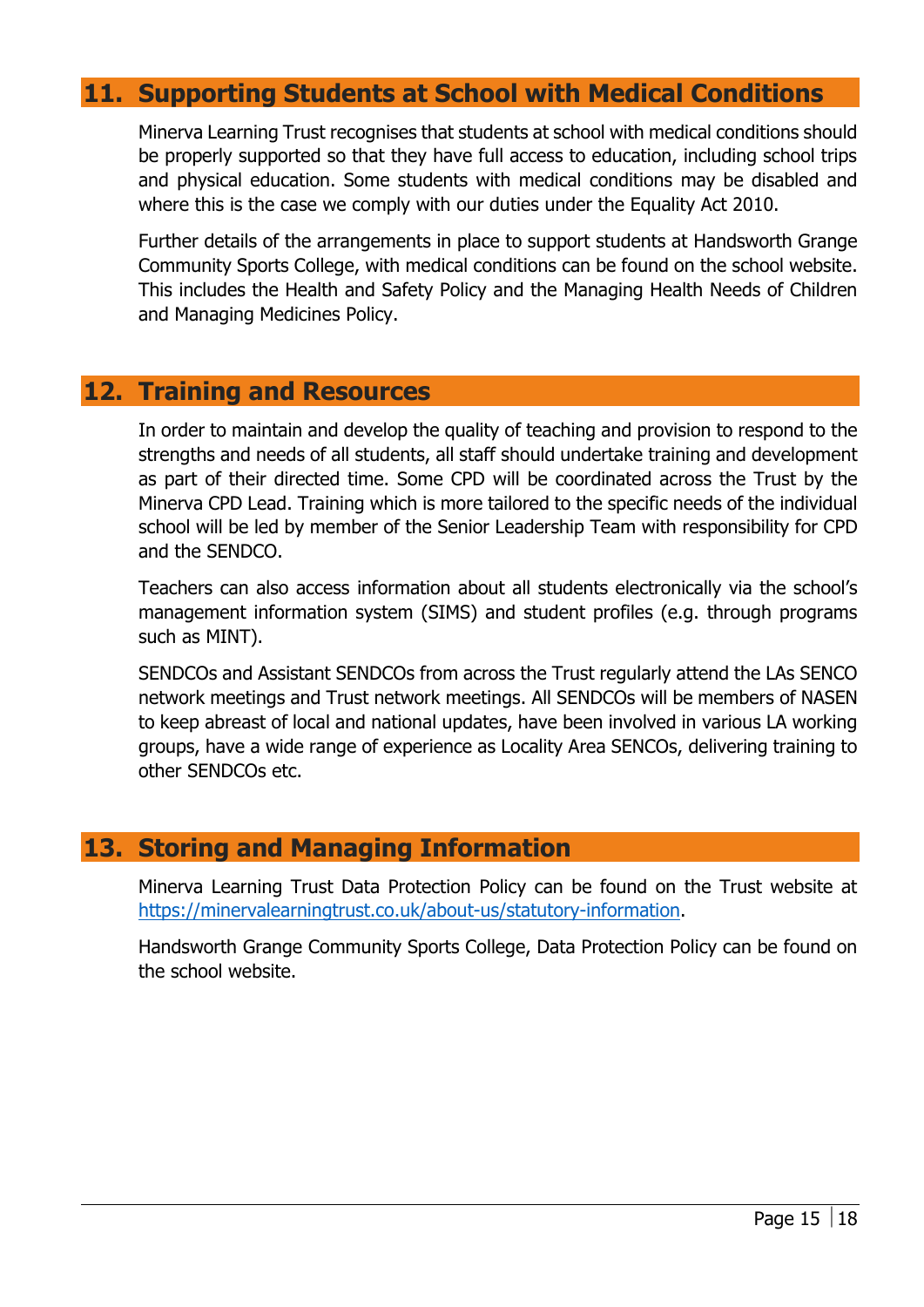## <span id="page-17-0"></span>**14. Accessibility – Statutory Responsibilities**

- The DDA, as amended by the SEN and Disability Act 2001, placed a duty on all schools and LAs to plan to increase over time the accessibility of schools for disabled students and to implement their plans.
- Schools are required to produce accessibility plans for their individual school and Local Authorities are under a duty to prepare accessibility strategies covering the maintained schools in their area. Our accessibility plan can be found on the school website.
- Handsworth Grange Community Sports College should identify individual barriers for students through meetings with parents and students and professionals at previous settings.
- Handsworth Grange Community Sports College should meet with Occupational Therapists and other professionals, e.g. physiotherapists who come into school with the student and help us produce a personalised plan for what the student would need in order to access the school's physical surroundings and the wider curriculum, such as, liaising with school transport services, wheelchair, foot rests, back rests, lift access, changes to the school environment, including structural changes to support access to the school.
- Extra transition visits should be organised to support this process. Information should be shared with teachers and support staff through the Student Profile so that the students' needs are met within the classroom.
- Additional training will be provided for staff where necessary, e.g. in manual handling of children.
- If students wish to attend clubs and trips, steps should be put in place to enable this, for example, sourcing a mobility bus. On-going outside agency support (for example, from the Occupational Therapist), together with regular reviews with parents, who can contact the SENDCO directly, mean that any change in need can be supported quickly and effectively.

## <span id="page-17-1"></span>**15. Dealing with Complaints**

If parents wish to make any comments or complaints, they can do so by following the steps outlined in the Trust Complaints procedure. This is available on both the Trust and individual school's websites.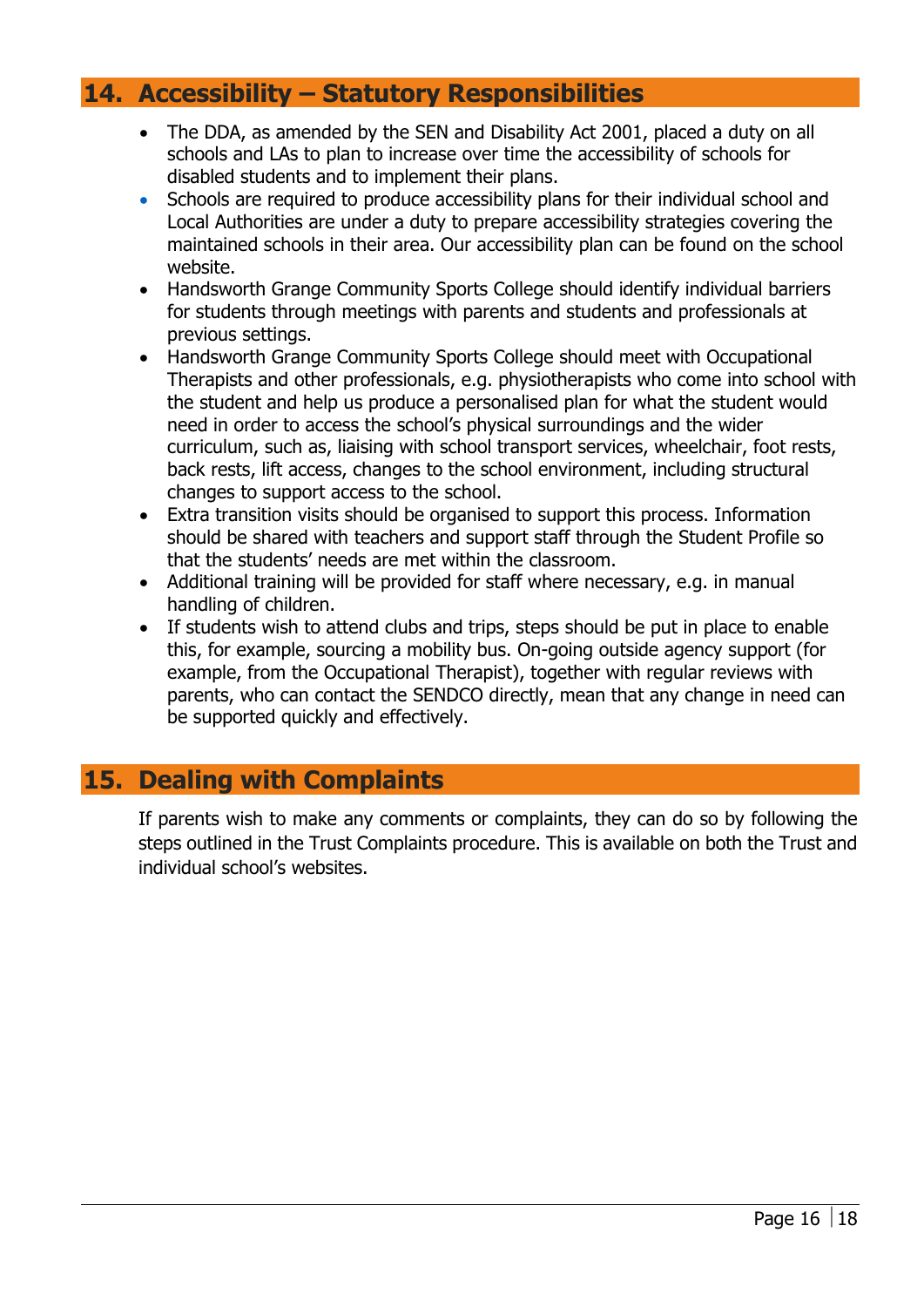## <span id="page-18-0"></span>**16. Bullying**

Minerva Learning Trust's Behaviour and Exclusions Policy contains the Trust Anti-Bullying Policy and can be found on the Trust website [https://minervalearningtrust.co.uk/about](http://about:blank/)[us/statutory-information.](http://about:blank/) All schools within the Trust must also have an Anti-Bullying Policy, either within the Behaviour Policy or as a separate Policy.

Handsworth Grange Community Sports College Anti-Bullying Policy can be found on the school website.

Bullying can affect students' social, mental and emotional health. School staff should support all students who are bullied, which includes being alert to where it may have a severe impact. Some students are particularly vulnerable to bullying, for example students with SEND. Others may be more vulnerable because they are going through a family crisis or are suffering from a health problem. Students in care and those with caring responsibilities may be vulnerable because they are socially isolated.

The nature and level of support will depend on the individual circumstances and the level of need. This can include a quiet word from a teacher that knows the student well, asking the pastoral team to provide support, providing formal counselling, engaging with parents, referring to local authority children's services, completing a Common Assessment Framework or referring to Child and Adolescent Mental Health Services (CAMHS).

While students who are bullied will not be routinely considered as requiring SEND support, we aim to provide support in a proportionate and tailored way to meet individual needs. The SEND Code of Practice considers that developing a graduated response to the varying levels of SEND among students is the best way to offer support, and this can include the needs of bullied children.

To find further information about the range of support that is available to schools, parents and students, go to - [http://www.anti-bullyingalliance.org.uk/advice/support](about:blank)[from-the-sector/.](about:blank)

## <span id="page-18-1"></span>**17. Safeguarding**

Students with SEND are potentially more vulnerable because of bullying, social isolation, because they are less likely to disclose and because adults are more likely to assume that any issues may be linked to SEND (and not safeguarding). There are also additional vulnerabilities for students who have multiple services involved because of potentially inadequate sharing of info. In addition, adults are likely to overestimate a child's ability to stay safe. With this in mind, staff need to be aware of the particular vulnerabilities of SEND students and follow the School Safeguarding Procedures accordingly.

The Minerva Learning Trust Safeguarding Policy can be found here [https://minervalearningtrust.co.uk/about-us/statutory-information.](http://about:blank/)

Handsworth Grange Community Sports College Safeguarding Policy can be found on our website.